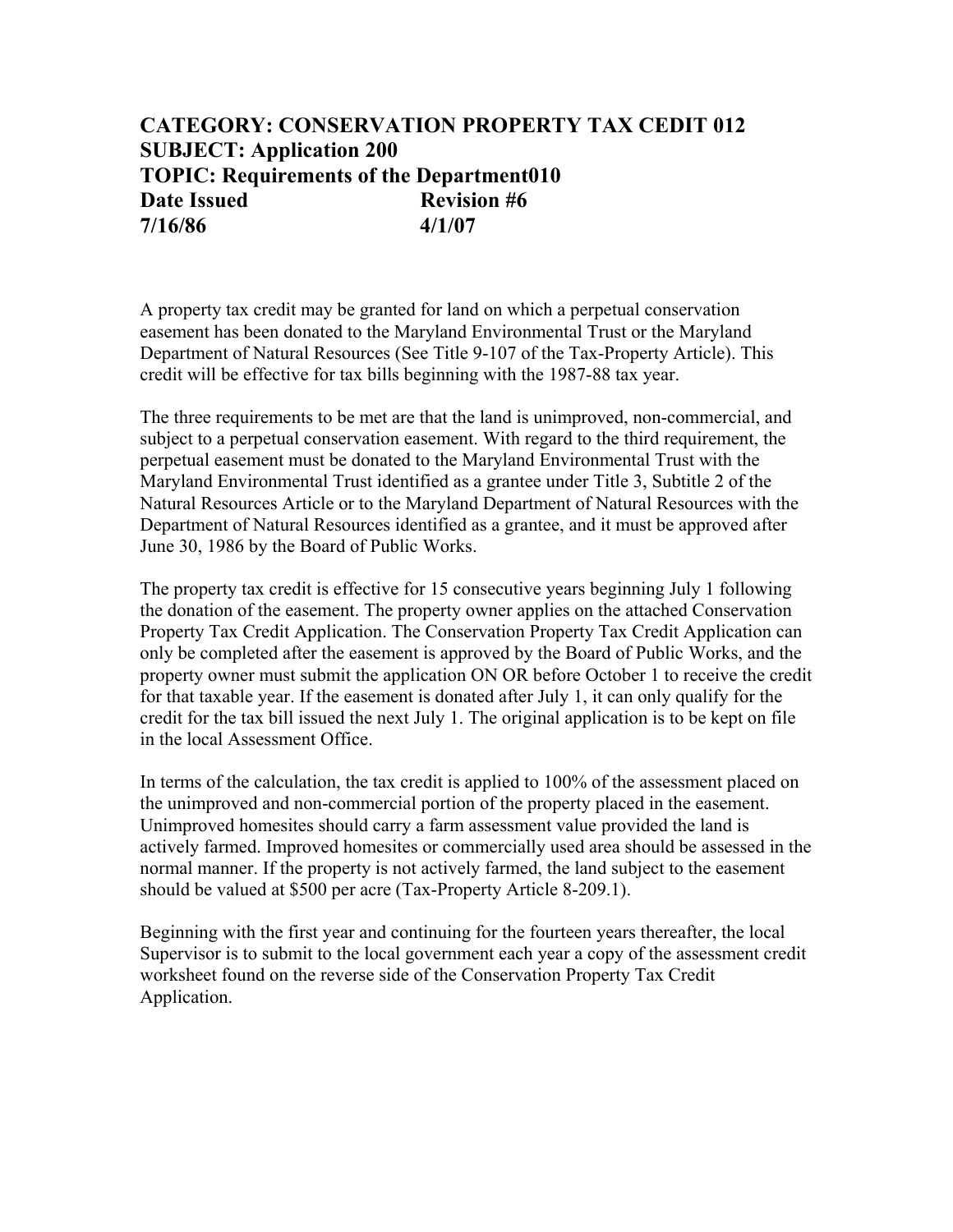#### **ATTACHMENT 1-012-200-010 CONSERVATION PROPERTY TAX CREDIT APPLICATION**

#### THIS IS TO CERTIFY THAT THE ACCOUNT OF:

| <b>LAST NAME</b>      | <b>FIRST NAME</b>        | MI              |
|-----------------------|--------------------------|-----------------|
| ADDRESS:              |                          |                 |
|                       | <b>STREET AND NUMBER</b> |                 |
|                       |                          |                 |
| CITY/COUNTY           | <b>STATE</b>             | <b>ZIP CODE</b> |
| <b>ACCOUNT NUMBER</b> | <b>CARD NUMBER</b>       |                 |

Donated in, part or totally, the above mentioned property to the Maryland Environmental Trust or the Maryland Department of Natural Resources and identifies the Maryland Environmental Trust as a grantee under Title 3, Subtitle 2, of the Natural Resources Article or the Department of Natural Resources as a grantee. This perpetual conservation easement was accepted and approved by the Board of Public Works on

The conservation easement must be donated prior to July 1 of the taxable year to be eligible for a property tax credit for that year. The tax credit is in effect for a 15 year period. The property tax credit granted against the state, county, municipal corporation and special district property taxes under Tax-Property Article, Section 9-107, must be applied for on or before October 1 of that taxable year for which the property tax relief under this section is sought.

SIGNATURE DATE OF APPLICATION

(Attach a copy of the Agreement approved by the Board of Public Works)

\_\_\_\_\_\_\_\_\_\_\_\_\_\_\_\_\_\_\_\_\_\_\_\_\_\_\_\_\_\_\_\_\_ \_\_\_\_\_\_\_\_\_\_\_\_\_

This form seeks information for the purpose of a conservation property tax credit on the indicated property. Failure to provide this information will result in denial of your application. However, some of this information would be considered a "personal record" as defined in State Government Article, §10-624. Consequently, you have the statutory right to inspect your file and to file a written request to correct or amend any information you believe to be inaccurate or incomplete. Additionally, personal information provided to the State Department of Assessments and Taxation is not generally available for public review. However, this information is available to officers of the State, county or municipality in their official capacity and to taxing officials of any State or the federal government, as provided by statue. Additionally, if your property would be used by the State Department of Assessments and Taxation as a comparable for purposes of establishing the value of another property in a hearing before the Maryland Tax Court, the requested information, or a portion thereof, may have to be provided to the owner of that other property.

### **OFFICE USE ONLY**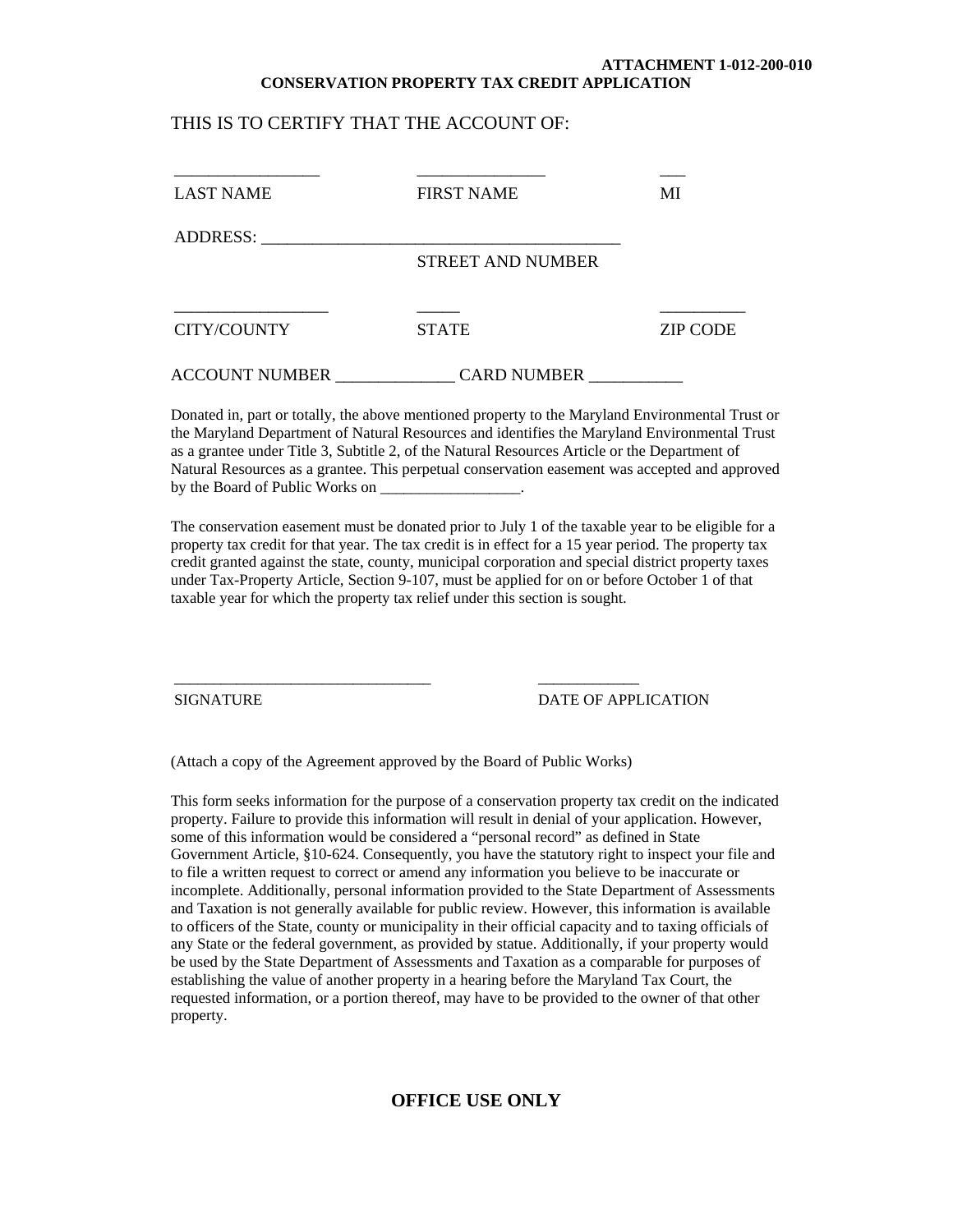LAST NAME FIRST NAME MI

\_\_\_\_\_\_\_\_\_\_\_\_\_\_\_\_\_ \_\_\_\_\_\_\_\_\_\_\_\_\_\_\_ \_\_\_

# ADDRESS/STREET AND NUMBER ACCOUNT

\_\_\_\_\_\_\_\_\_\_\_\_\_\_\_\_\_\_\_\_\_\_\_\_\_\_\_\_\_\_\_\_\_\_\_\_\_\_\_\_\_\_\_

NUMBER

 $\overline{\phantom{a}}$ 

\_\_\_\_\_\_\_\_\_\_

The assessment credit for the initial taxable year whether it be partial or total is listed below.

 $\overline{\phantom{a}}$ 

| FY JULY<br>$1 \quad \Box$ | <b>TOTAL</b><br><b>ASSESSMENT</b>                                    | ASSESSMENT NOT<br><b>SUBJECT TO</b><br><b>CREDIT</b> | <b>ASSESSMENT</b><br><b>SUBJECT TO</b><br><b>CREDIT</b> |
|---------------------------|----------------------------------------------------------------------|------------------------------------------------------|---------------------------------------------------------|
|                           |                                                                      |                                                      | Equals $\frac{\qquad \qquad }{\qquad \qquad }$          |
|                           |                                                                      |                                                      | Equals                                                  |
|                           |                                                                      | Minus                                                | Equals                                                  |
|                           |                                                                      |                                                      | Equals                                                  |
|                           |                                                                      |                                                      |                                                         |
|                           | $\begin{array}{c}\n6) \quad \quad \text{---} \\ \hline\n\end{array}$ |                                                      | Equals                                                  |
|                           |                                                                      |                                                      | Equals                                                  |
|                           |                                                                      | Minus                                                | Equals                                                  |
|                           |                                                                      |                                                      | Equals                                                  |
|                           |                                                                      |                                                      | Equals $\frac{\qquad \qquad }{\qquad \qquad }$          |
|                           |                                                                      |                                                      | Equals                                                  |
|                           |                                                                      |                                                      | Equals                                                  |
|                           |                                                                      |                                                      | Equals $\frac{\qquad \qquad }{\qquad \qquad }$          |
| $\frac{14}{\frac{1}{2}}$  |                                                                      |                                                      | Equals                                                  |
|                           |                                                                      |                                                      | Equals                                                  |

The original copy of this application is to be kept on file in each local assessment office as a record and worksheet for future year computations of the assessment credit. A copy of this side of the application is to be submitted to each jurisdiction upon its approval by the local supervisor of assessments on a yearly basis. The initial fiscal year's credit is to be submitted after approval. The application must be made on or before October 1. The subsequent years' assessment credits are to be computed on this form and a copy submitted to each jurisdiction by June 1. A master list of all credits for the fiscal year will be supplied to each jurisdiction on October 15 (AIMS 11).

\_\_\_\_\_\_\_\_\_\_\_\_\_\_\_\_\_\_\_\_\_\_\_\_\_\_\_\_\_\_\_\_\_ \_\_\_\_\_\_\_\_\_\_\_\_\_

SUPERVISOR OF ASSESSMENTS DATE